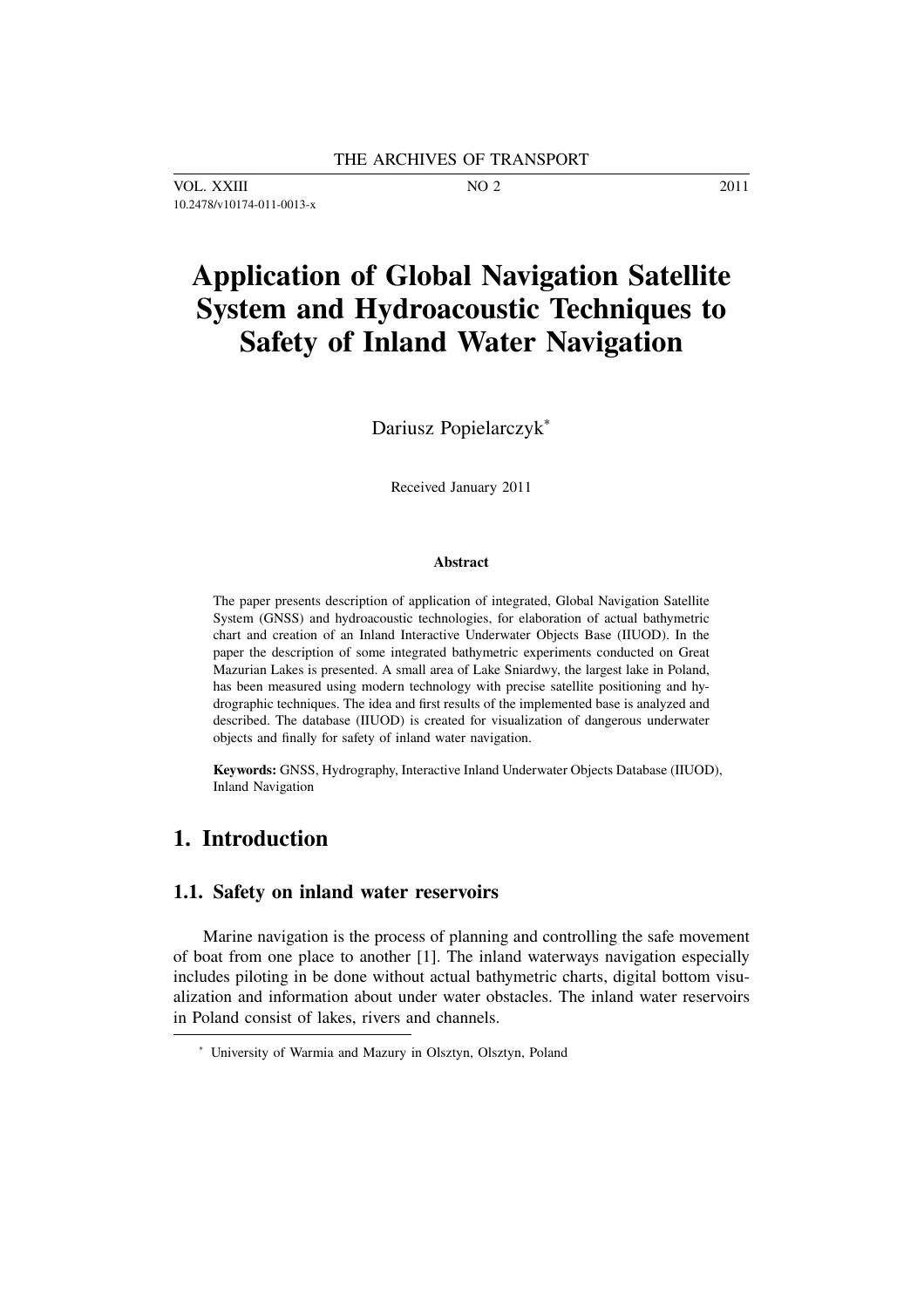In most cases there are shallow estuaries – usually lakes. The maximum depth – 106.5 m (2010) can be found in Lake Hancza in the north– east Poland but many lakes have an average depth of 5-20 m. In north – east part of Poland there is situated Warmia and Mazury. This marvellous region is frequently called the Land of a Thousand Lakes. It is the center of recreation for tourists from all over Poland and from abroad. There is an amazing opportunity for sailors and fishermen. In the summer time there is almost 10,000 sailing boats on the Great Mazurian Lakes in Poland, carrying 50,000 tourists every day. Unfortunately many of the mentioned reservoirs have dangerous for sailors shallow regions with stones and reefs. The dangerous places make the inland waterways very difficult to navigate.

#### **1.2. Inland water bathymetric charts**

Almost all of polish lakes and rivers do not have up-to-date digital charts. The most part of them has been measured almost 50 years ago. Existing analogue maps do not present the real and accurate bottom surface. Therefore it is very important to explore their bottom shape to ensure the general safety by creating digital, bathymetric charts and digital bottom visualizations, marking the inland waterways and dangerous shallow stone reefs especially on inland waterways of Great Mazurian Lakes [6].

#### **1.3. Inland Interactive Underwater Objects Base**

In the United States the basic information about wrecks and obstructions in the coastal waters is included in Automated Wreck and Obstruction Information System (AWOIS) implemented in 1981 by the National Ocean Service (NOS). This system contains information on over 10,000 submerged wrecks and obstructions. The AWOIS was implemented to assist the Office of Coast Survey in planning hydrographic survey and to help in safety navigation for marine archaeologists and historians, fishermen, divers, salvage operators, and others in the marine community [4]. The polish inland sailing safety can be partly ensured by elaborating new upto-date bathymetric charts and marking the shallow areas by cardinal boys in IALA system. Moreover, there is a need to creation the Interactive Inland Underwater Objects Base (IIUOD). The main idea of preparation such a base is to get more detailed bathymetric raw data of selected shallow parts of the Great Mazurian Lakes. The aim can be achieved by collecting information of underwater objects, especially reefs, big stones, wrecks with the use of the side scan sonar, direct under water research by divers using the DGPS receiver (underwater GIS) and camera. The collected information should be professionally elaborated in order to create Digital Terrain Model presentations and to prepare three dimensional visualizations. The concept of creating the interactive www base site expects users to add their own reliable raw data to enrich the main base of information.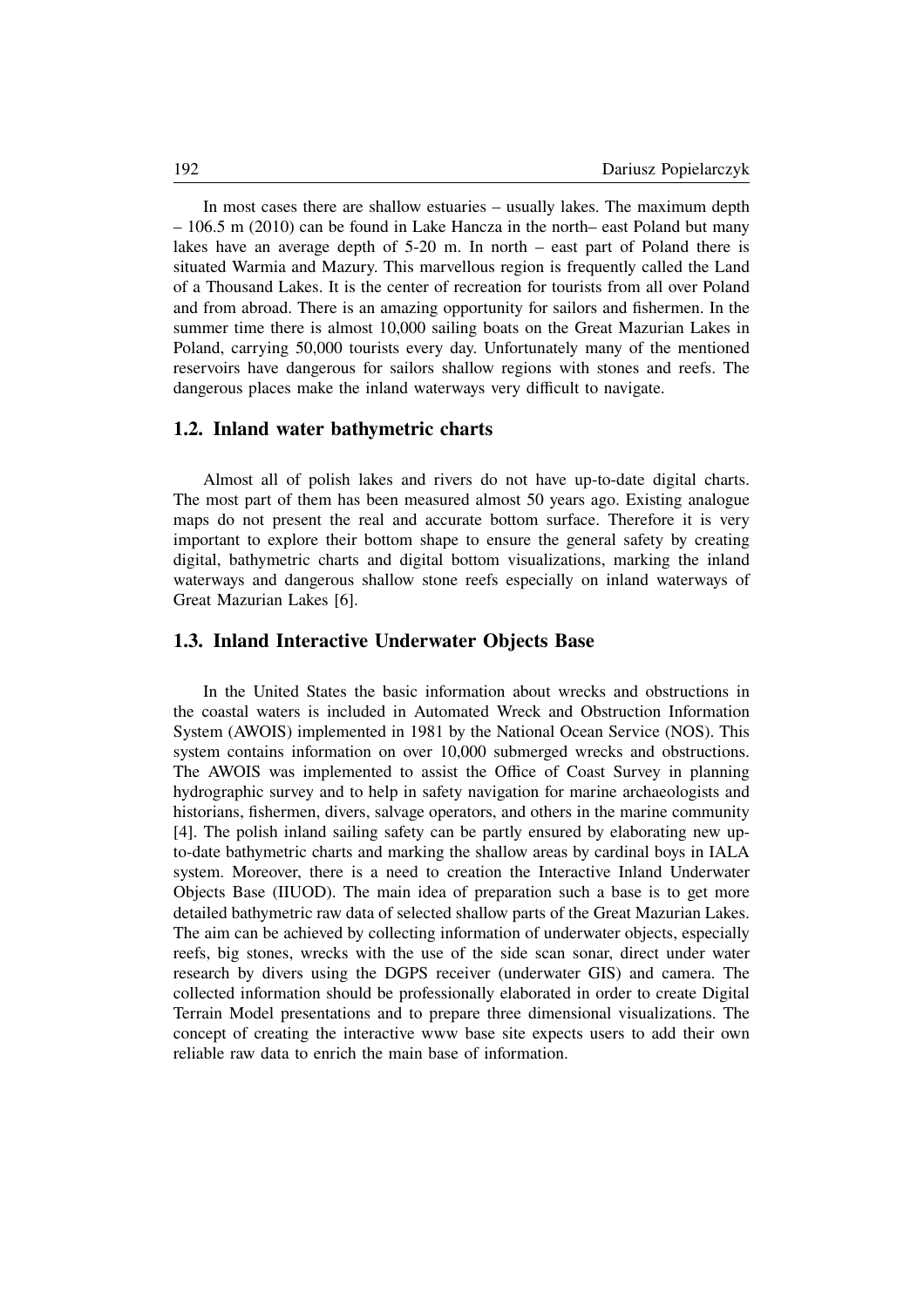This paper describes the basic segments of proposed IIUOD and shows first results of experiments conducted for creation the interactive hydrographic base.

## **2. Integrated GNSS and Hydroacoustic Technologies**

The most of experiments were carried out on the biggest lake in Poland – Lake Sniardwy with the use of Integrated Bathymetric System developed by the author in order to examine under water environment [5]. The technology of bathymetry surveying used to examine under water environment is based on RTK/DGPS technology, single beam echosounders (SBES), side scan sonar (SSS) and direct under water research. It makes possible navigation of the small hydrographic boat along the pre-defined profiles, examination of bottom shape, computation of water volume, elaboration of bathymetric charts and monitoring of dangerous shallow places. The developed Integrated Bathymetric System basically consists of:

- The Global Navigation Satellite System,
- The bottom detection system,
- The special hydrographic (QINSy), GNSS and CAD software.

#### **2.1. GNSS equipment**

The Differential GPS positioning system uses two GPS receivers. The first of them, placed at a known mark is a stationary receiver called base or master reference station. There can be used the permanent reference station (ASG-EUPOS) or a local station set up only for the dedicated project. The base station receiver determines the errors of measurement data between fixed and observed station position (corrections). The DGPS corrections in RTCM format can be sent via radiomodem or GPRS (General packet radio service) to the rover GPS receiver in unknown location and can be applied to measurement data. The results of experiments and analysis of accuracy of boat positioning during bathymetric survey show that the comparison of the phase OTF mode horizontal position with coordinates obtained in real time code Differential GPS presents differences from -0.95 m to 1.05 m for latitude dB and longitude dL [7]. According to IHO Standards for Hydrographic Surveys, where the horizontal accuracy for Special Order reservoirs is 2 m, achieved accuracy is sufficient for majority of bathymetry surveying [3].

#### **2.2. Hydrographic system**

The hydrographic SBES equipment includes two single beam digital hydrographic echo sounders: Simrad EA 501P and Reson Navisound 515. Additionally YSI 600R sonde for water quality sampling is used. The EA 501P system basically consists of transducer, transceiver and personal computer. The DGPS receiver can be connected to the Laptop serial port (NMEA-GLL format), and position data can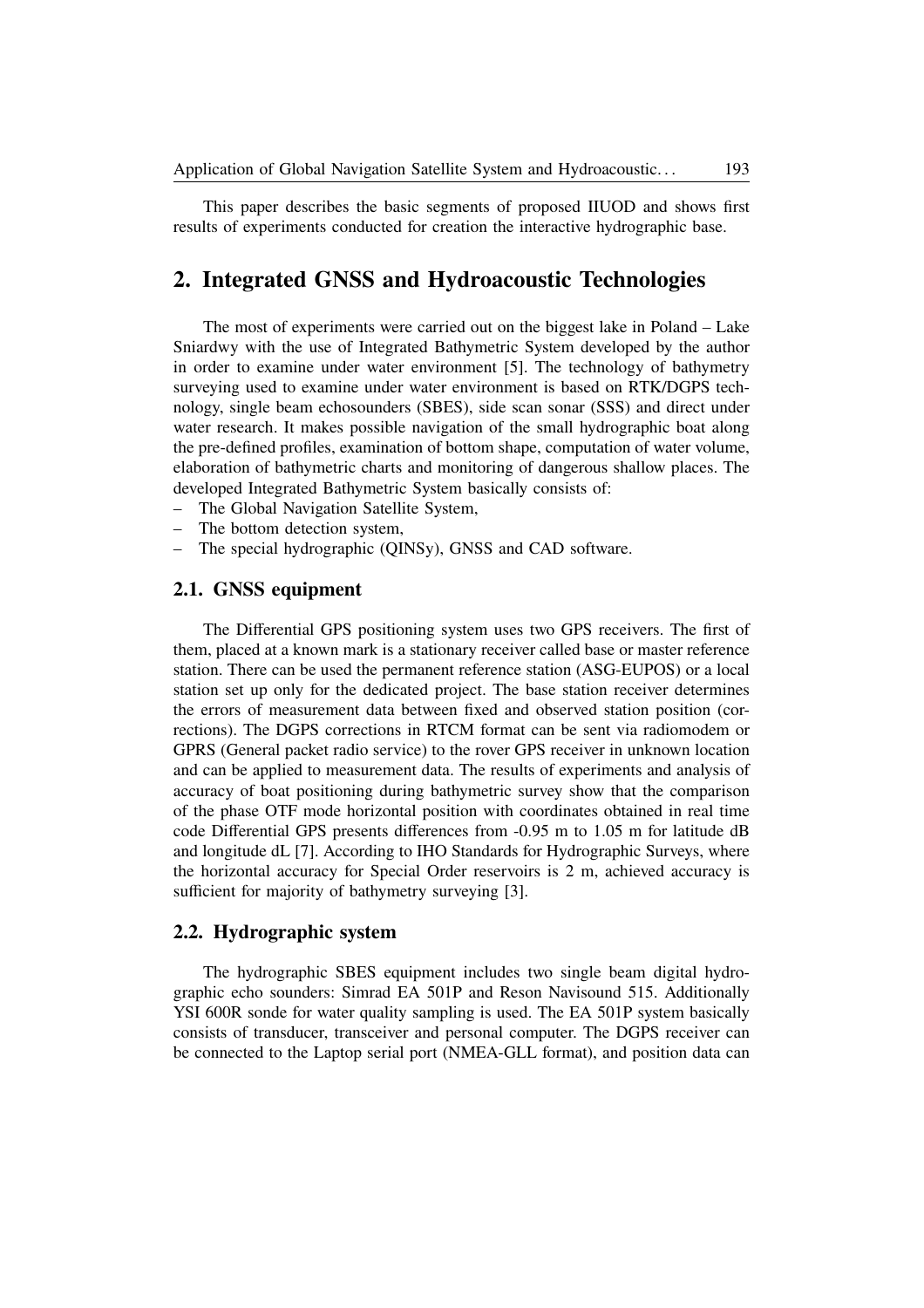be provisionally combined with the measured echo data. The EA 501P Simrad general specification is as follows: the transceiver 200 kHz frequency, max. freshwater detection depth  $-600$  m, accuracy about 0.25% of measured range, calculation interval for 0 to 10 per second. Dual channel Navisound 515 uses two frequencies transducer (38 and 200 kHz). The YSI 600R provides water quality sampling for both surface water and groundwater. This sonde measures temperature, conductivity, dissolved oxygen, and potential of hydrogen (pH). The speed of sound in water is estimated by a simple empirical formula [2].

The hydrographic system consists also of an Imagenex SportScan dual channel (2×330 kHz) side scan sonar. The high resolution digital SSS is operated directly from PC computer. The towfish operates from a standard 12 Volt DC power supply or boat's battery, and the RS-232 connector plugs directly from the Kevlar towfish cable into the back of a PC computer or laptop. The SportScan software can read GPS raw data into the PC computer, display it on the screen, and use the speed over ground to adjust the aspect ratio of the sonar image. Objects can have their height and length determined with the click on the sonogram. All data can also be stored on hard disk for later display and analysis. The side scan sonar has maximum operated depth of 30 m and it is used for underwater objects such as big stones and wreck localization. The bathymetric system combined with side scan sonar gives a great chance to study the underwater environment, and especially to monitor underwater objects and dangerous stones.

The special GPS and CAD software of the system allows the measurement profiles to be designed, enables navigation along the profiles, recording and combining the positioning/bathymetric data, and finally creating bathymetric maps. For elaboration of raw-data the originally developed software Echo Converter is used.

The Integrated Bathymetric System is mounted on board of small, but safe and easy to operate motorboat called "ORBITA". It is perfectly suited for raw-data collection during inland water measurements.

Preliminary found under water objects during hydroacoustic measurements can be directly investigated using innovate technique called underwater GIS. Having approximate wreck coordinates the diver can navigate to the object with the use of GIS – GPS receiver (Thales Mobile Mapper). The GPS unit is placed in special waterproof housing. The satellite signals are delivered via GPS floating antenna connected to the receiver with the 20 meters long strong cable. This simple system allows the operator utilize the GPS receiver up to 20 meters of depth.

## **3. Experimental Procedures**

#### **3.1. Preparations for experiment**

Some of Great Mazurian Lakes has its waterways marked by floating signs and dangerous places by Cardinal Buoys in IALA (International Association of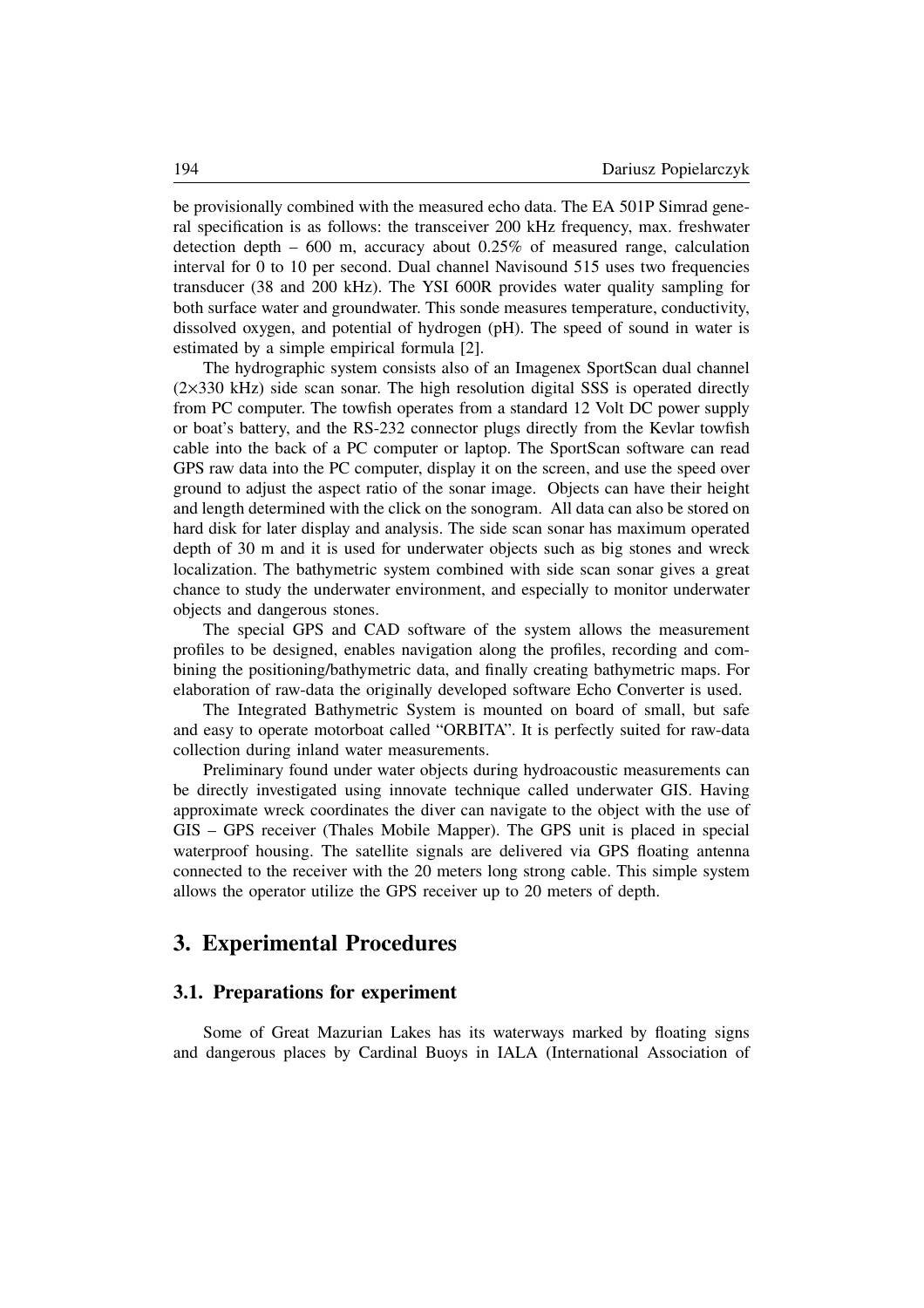Lighthouse Authorities) system. Unfortunately the biggest reservoir – Lake Sniardwy has not yet such a system. That is why the small fragment of this lake was chosen to be examined in order to create IIUOD (Fig. 1). The project on the Lake Sniardwy consists of the following stages:

- DGPS/GPRS permanent and spare local reference stations configuration,
- Designing of measurement profiles,
- SBES hydrographic system calibration, bathymetric survey,
- SSS localization of underwater objects, underwater GIS direct investigation,
- Elaboration of measurement raw-data, creation of bathymetric digital chart,
- Creation of Interactive Inland Underwater Objects Database.



Fig. 1. Lake Sniardwy – test area location

The permanent DGPS/RTK/GPRS reference station is situated about 30 km from test area in Gizycko, a tourist town located in the very heart of Great Mazurian Lakes. Differential GPS satellite measurements were based on the GPRS (General packet radio service) data teletransmission system. The level of GSM coverage and GPRS service quality in the specific region of operation (on the lakes) are fully sufficient for the purpose of the bathymetric surveys. The DGPS corrections are sent to the rover GNSS receiver every 1 second. In the surroundings of the project area the backup local reference station was activated also (Ashtech Z-Surveyor GPS receiver). Thales Mobile Mapper GPS receiver was also configured to receive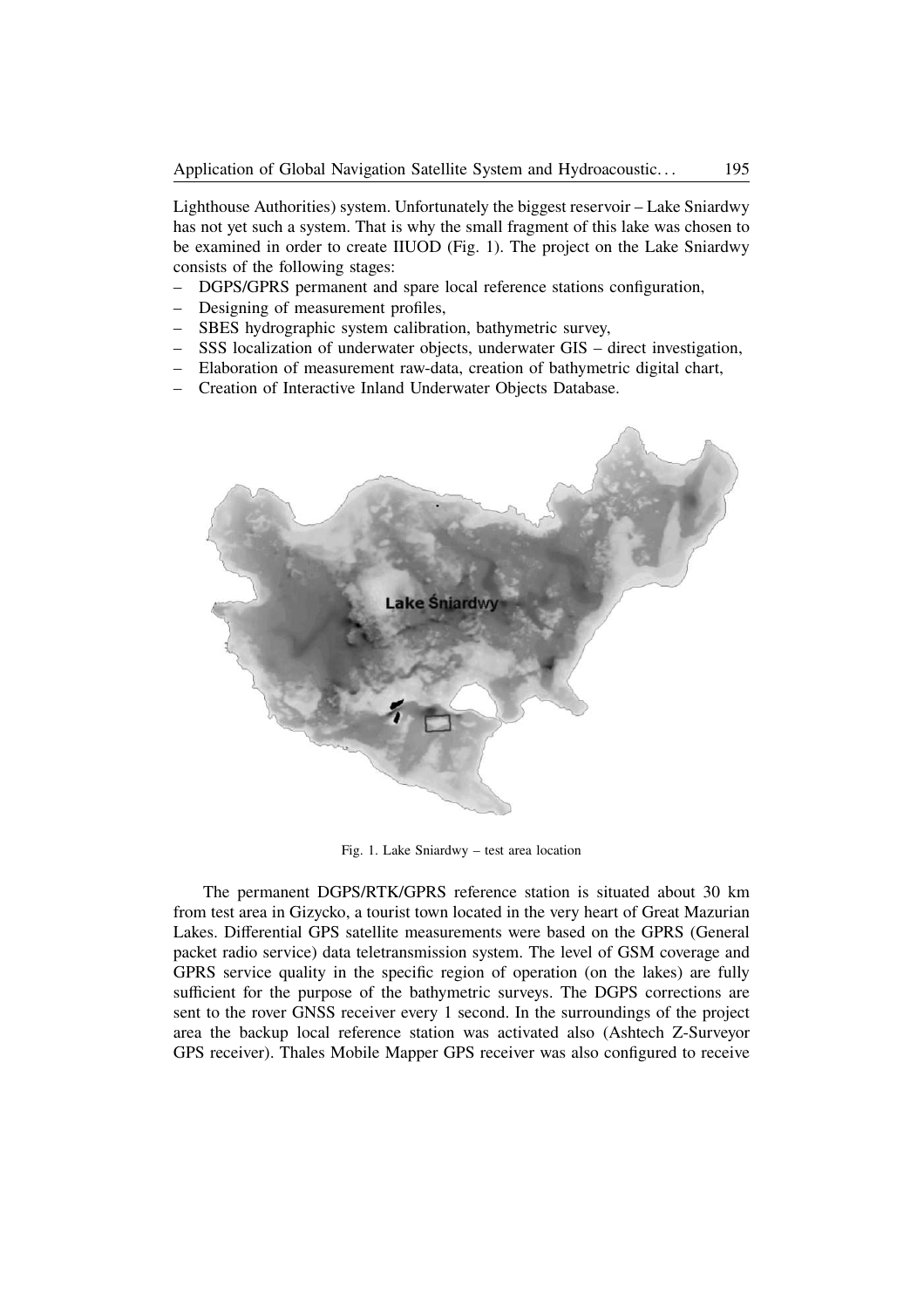EGNOS corrections. The measurement profiles were designed on digital shore map of the lake parallely, every 5 meters one after another.

Before hydrographic sounding the single beam echo sounder was calibrated. The YSI 600R sonde was used to determine temperature and conductivity of the water column from bottom to the surface. The speed of sound in water was estimated by YSI 2SS software using Clay and Medwin formula [2]. The mean value of sound speed was determined to be 1480 m/s. Simrad EA 501P was also controlled by conducting bar-check calibration. An average speed of sound was entered directly into the echo sounder before data acquisition. Accurate sensor offsets was measured between the echo sounder transducer and the reference water level and then applied within the acquisition system. The GPS antenna was mounted vertically over the echo sounder transducer, which was placed in the hull of hydrographic boat. Therefore no horizontal offsets need to be applied.

#### **3.2. Bathymetric survey**

After the data acquisition system had been properly configured and all of the necessary calibrations had been completed, on-line data acquisition could begin. Bathymetric survey at the chosen fragment of the Lake Sniardwy was divided into two stages. Hydrographic work has been conducted with the measurement profiles designed every 50 meters and 5 meters one after another. In the first part of the experiment based on 50 m profiles 1,936 raw sounding data were collected. The mean depth is 4.34 m, minimum depth is 0.57 m and maximum 12.65 m. In the second part of the experiment based on 5 m profiles 27,826 raw data were recorded.

The mean depth is 4.90 m, minimum is 0.40 m and maximum 12.60 m. During the experiments, on board of the motor boat two GPS receivers were installed: Thales Mobile Mapper in EGNOS mode and Ashtech Z-Xtreme working in DGPS/GPRS mode. The DGPS unit was receiving real time corrections from base reference station via GPRS Cellbox modem. At the same time the receiver was sending out differentially corrected boat position to the software ESRI ArcView 8.3, for navigating along the pre-defined profiles using Laptop monitor, in NMEA-GGA message format and to the EA 501P Simrad echo sounder in NMEA-GLL format. In the navigation software the position of the boat was displayed against the background of the digital shore map on board screen. This allows the navigation along pre-defined measurement profiles. Combined position and depth data were saved on the Laptop hard disk, which was controller of the hydrographic system also.

The mean local water surface was taken as the reference water surface during the project. The kinematic post-processed OTF precise technique was used to control the hydrographic survey and adequate ellipsoidal height/water-level relationships have been developed. The reference water surface was reduced to the vertical datum in Poland based on Kronstadt '86.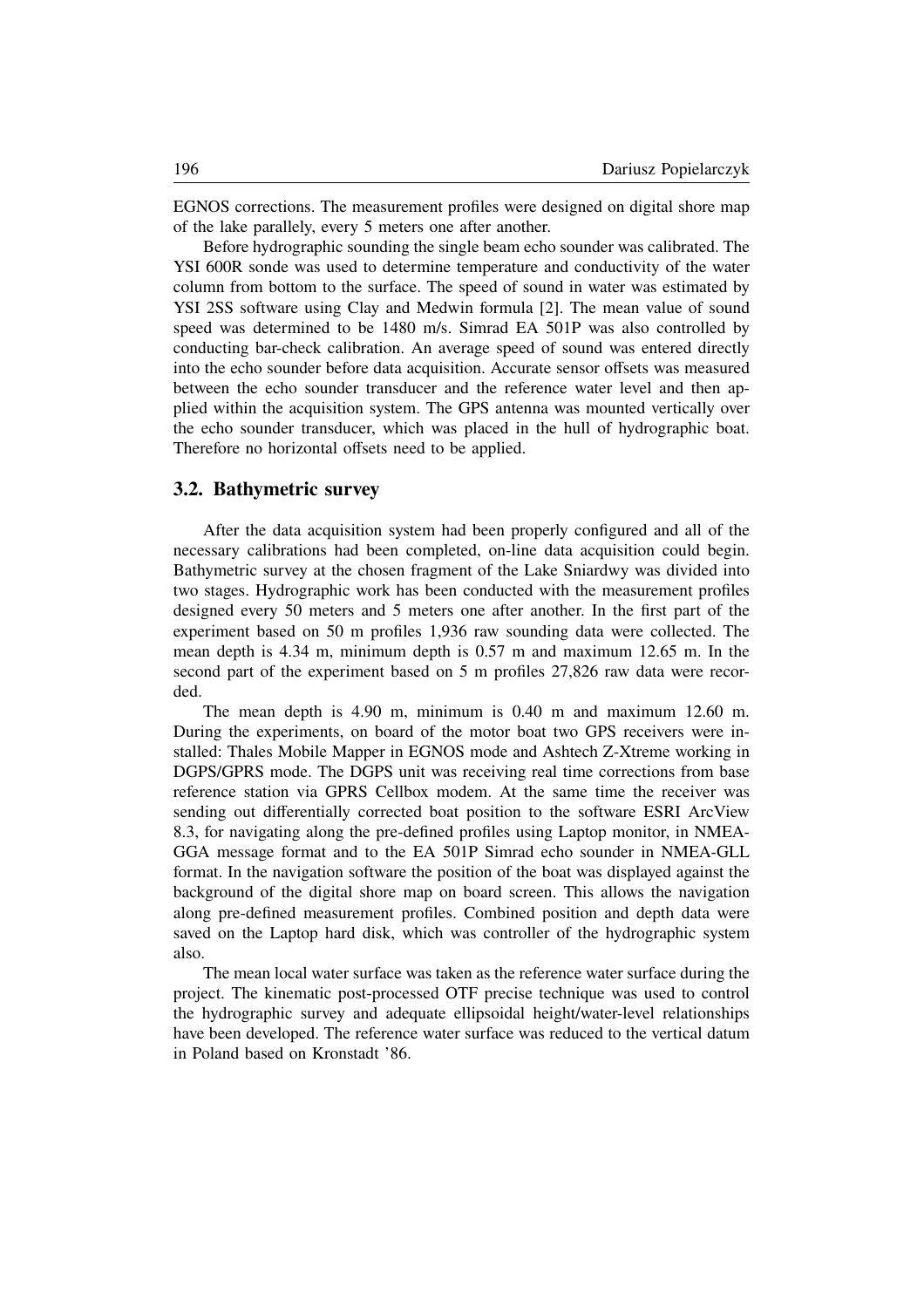#### **3.3. Localization of underwater objects**

The measurements on the fragment of Lake Sniardwy included localization of underwater stones and reefs and other objects also. Firstly a hand held receiver with ability to achieve EGNOS or DGPS/GPRS corrections was used to collect over preliminary coordinates of stones and dangerous underwater objects in shallow test area. Then the single beam echo sounder and the Imagenex SportScan side scan sonar were used for bottom and underwater object detection. During measurements many dangerous stones were localized and marked.

#### **3.4. Underwater GIS**

Finally the direct underwater investigation was done (Underwater GIS). The coordinates of preliminary found objects were directly put into the Thales Mobile Mapper GPS receiver. It allowed the diver to navigate to the object in order to confirm localization and prepare photo and video documentation. This simple system gave the operator possibility to dive with the GPS receiver up to 20 meters of depth. Must be reminded that the GPS receiver was placed in waterproof housing and connected to the floating GPS antenna. During underwater GIS experiments the diver can see his trajectory on the screen and the GPS autonomous positions can be stored in the unit (Fig. 2). The positions can be also differentially corrected in post-processing mode.



Fig. 2. Underwater GIS

### **3.5. Raw Data Elaboration**

After field data acquisition was complete, the data elaboration started. The special software Echo Converter and Echo View have been originally developed. These programs can import echograms from Simrad binary format and export as \*.txt file. Bad depth and coordinates data can be shown, filtered and stored. Surveyor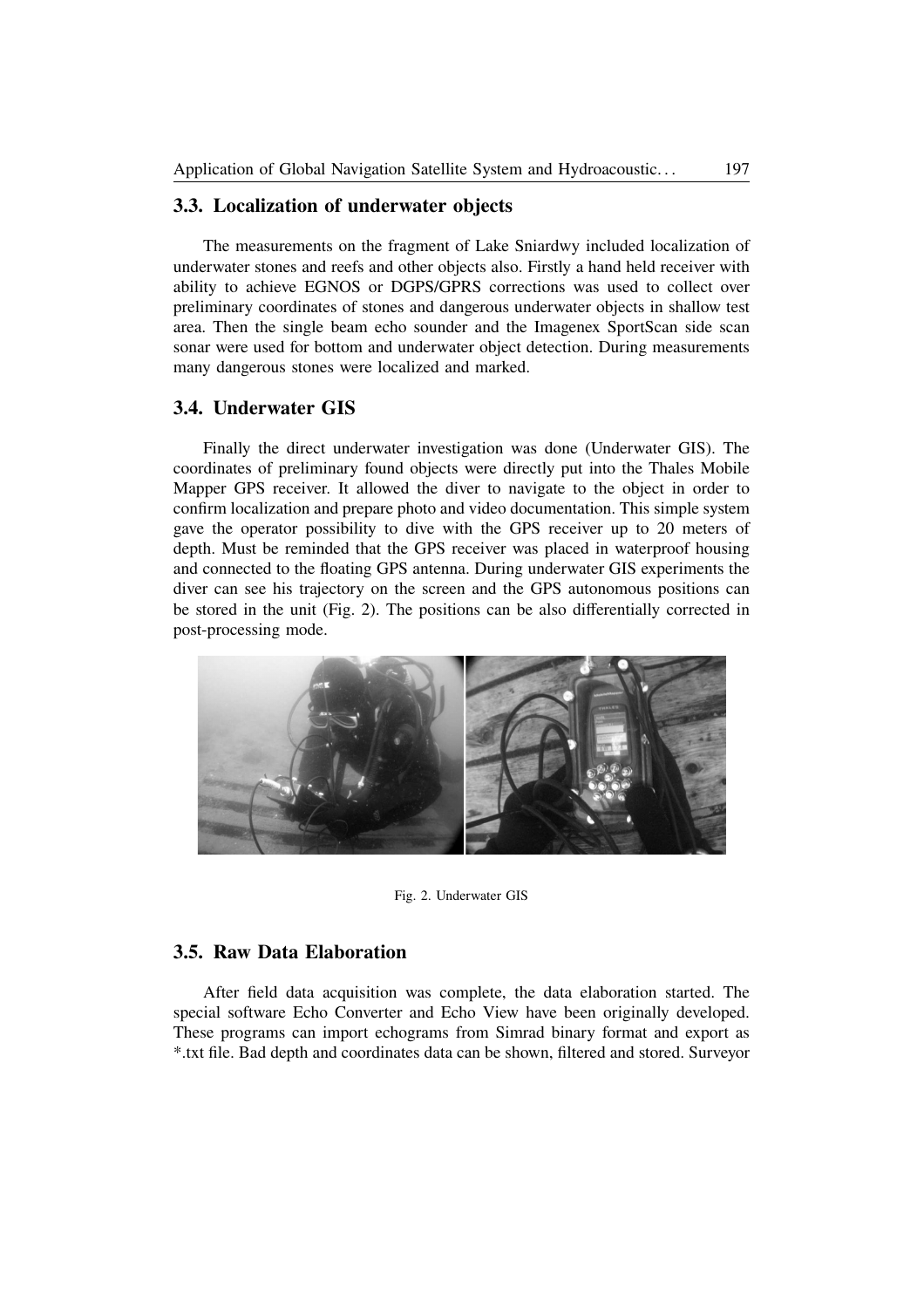can take a careful check of the records to ensure that the digital data accurately depicts the true bottom. During depth editing, the digital depth record should be compared to the analog echo sounder trace. This software is open and can be enriched of new options for adjusting and smoothing of survey data.

The Echo Converter includes algorithm, originally developed by the author, for the time correlation of GPS horizontal position and depth data. During hydrographic measurements the combined position and depth data are being saved on the Laptop's hard disk. Both data sets a short latency. Latency is the time difference between the recorded time positioning data and the recorded time of depth detection. The latency typically depends on the depth detection frequency and boat speed. While surveying at slow speed, depth detection frequency is high, and this shift will be small. At higher speed the displacement increases, proportionally to the speed. The results of the experiment show that the differences of depths range from -0.12 m to 0.13 m, with the maximum depth of 18.58 m [8].

Elaboration of the digital bottom model was carried out with the spatial interpolation method named kriging (Fig. 3). Kriging is a geostatistical estimation procedure of the value of the parameter in random location of the interpolation area. This method is based on the assumption that interpolated parameter is treated as regionalized variable. The spatial dependence of points is expressed throughout the semivariogram.



Fig. 3. Digital bottom model

Regular grid was interpreted using GIS software, which provides an ideal environment for datum conversion, geo-referencing, profile extraction, interpretation and visualization. Digital Bottom Model was generated with the use of ESRI ArcGIS Software and ArcGIS 3D Analyst extension. The regular grid resultant in interpolation process was used to construct Digital Bottom Model. After raw hydrographic data elaboration and Digital Bottom Model creation the bathymetric chart of part of lake Sniardwy was prepared (Fig.4).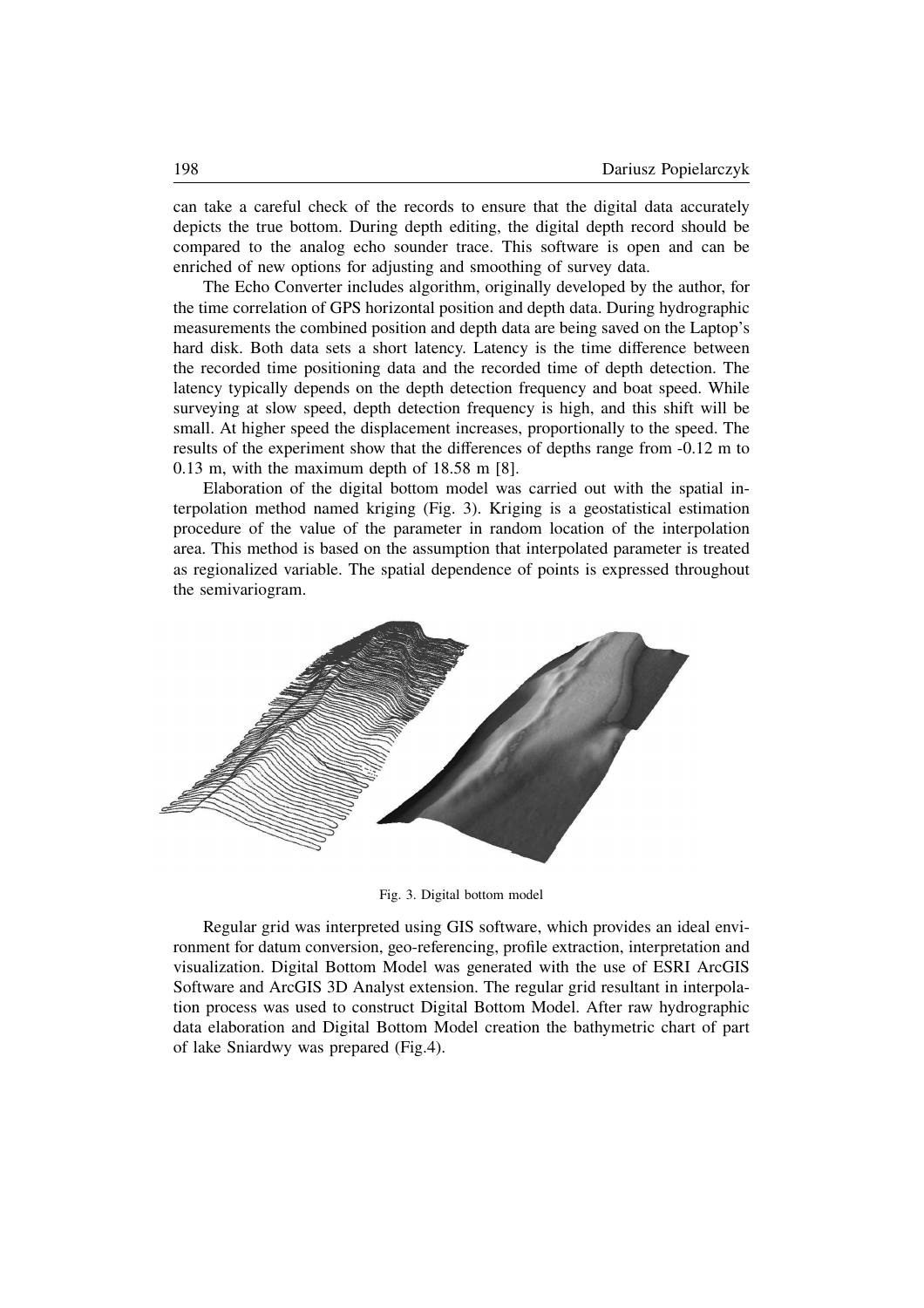

Fig. 4. Bathymetric chart

### **3.6. Determination of coordinates and parameters of underwater obstacles**

Use of echograms from bathymetric survey for reading the coordinates of underwater obstacles within the test area and determining their basic attributes (size, height above the bottom, distance from water surface) was the next step of the work. Bathymetric data was filtered using the Echo Converter application to eliminate the erroneous raw data.

Printed echograms and digital data were analyzed for the purpose of locating underwater obstacles. Interpretation of the obstacle in the form of stones on the echogram is not difficult.

Analysis of echogram printout and comparison with the digital image of depths in Echo Converter software allowed development of numerous attributes describing the stones (Fig. 5). The position from GPS measurement was recorded every second while the echo sounder determined the depth with the interval of 0.3 second and as a consequence not all the points possessed the coordinates. On the other hand, all the depths had the time of measurement. To determine their positions linear interpolation of the coordinates was performed using the coordinates of the neighboring data.

Coordinates of data points obtained from interpolation and the depths allowed identification of numerous attributes that could be used for describing an obstacle – stone: latitude and longitude of the stone end and beginning, depth of stone base and top. Such data allowed computing four additional attributes: stone height (as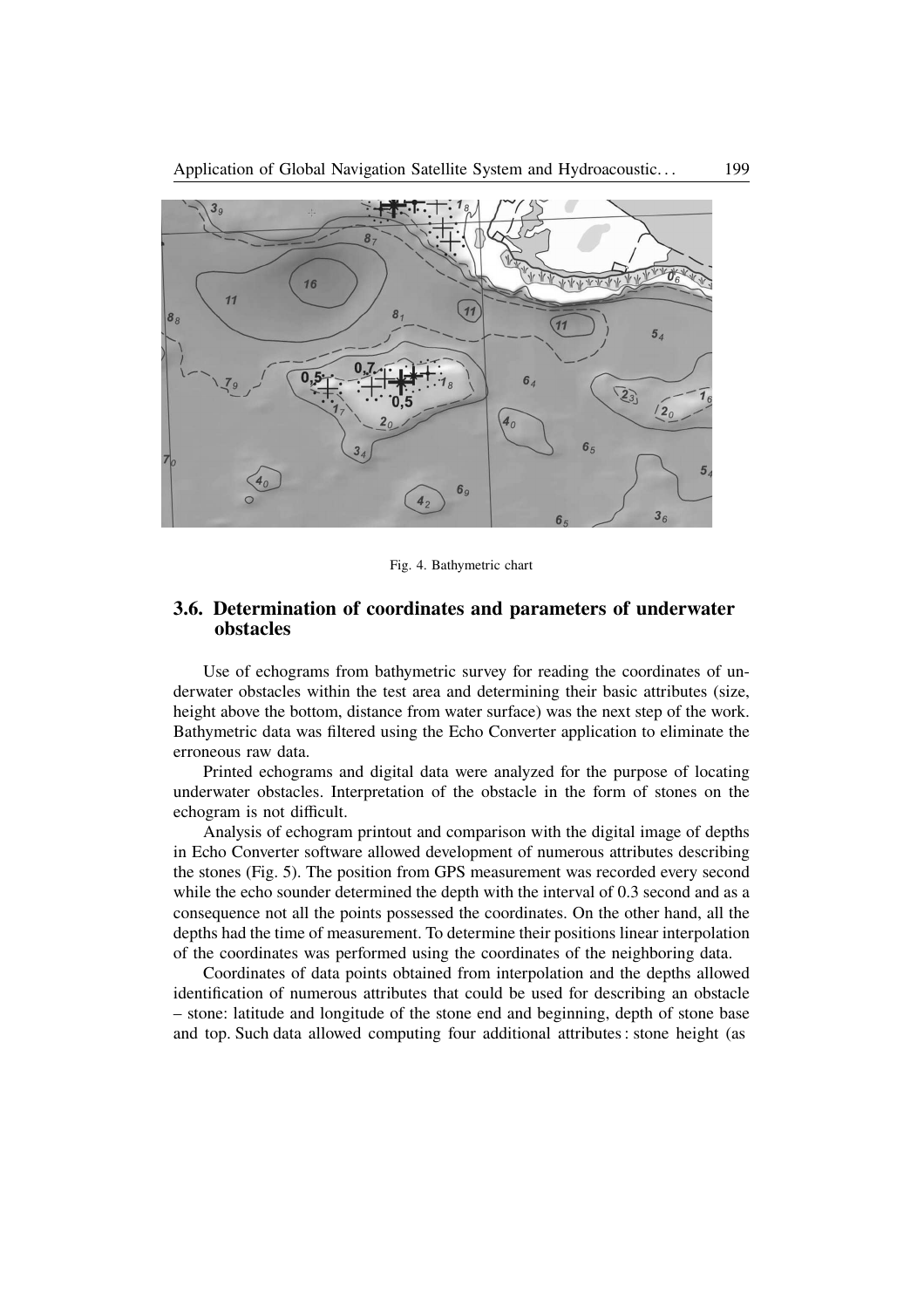underwater object

the difference between the base depth and top depth), latitude and longitude of the center of the stone, width of the stone (horizontal length along the survey profile).

Fig. 5. Fragment of echogram of Lake Sniardwy test area

The above data concerning the located stones was collected in the form of the MySQL attributes database.

Using the earlier described digital terrain model of the surveyed bottom fragment, the 3D visualization of stones located was developed (Fig. 6). With data concerning the stones obtained directly from the survey: coordinates, top and base depth, stone height and its horizontal width available the underwater stones were represented in the form of bars. The bar thickness corresponds to the spread of the stone while its height represents the difference between the base depth and the stone top depth. The height, for the purpose of obtaining better legibility, was rescaled (the height of the bar corresponds to the triple height of the stone).

## **4. Development of the Concept for the Interactive Inland Underwater Objects Database**

Modern data gathering technology using the GNSS, direct hydroacoustic sounding (SBES, SSS) and direct underwater inventory taking employed during implementation of the project allows collecting precise, reliable spatial data in a fast and effective way. As a result of the field measurements completed, a large set of source data was obtained for processing of which modern computation software available in the market as well as own applications dedicated to performance of certain tasks related to data processing were used. Preparation of data sets forming the starting material for development of an interactive geo-database allowing fast spatial iden-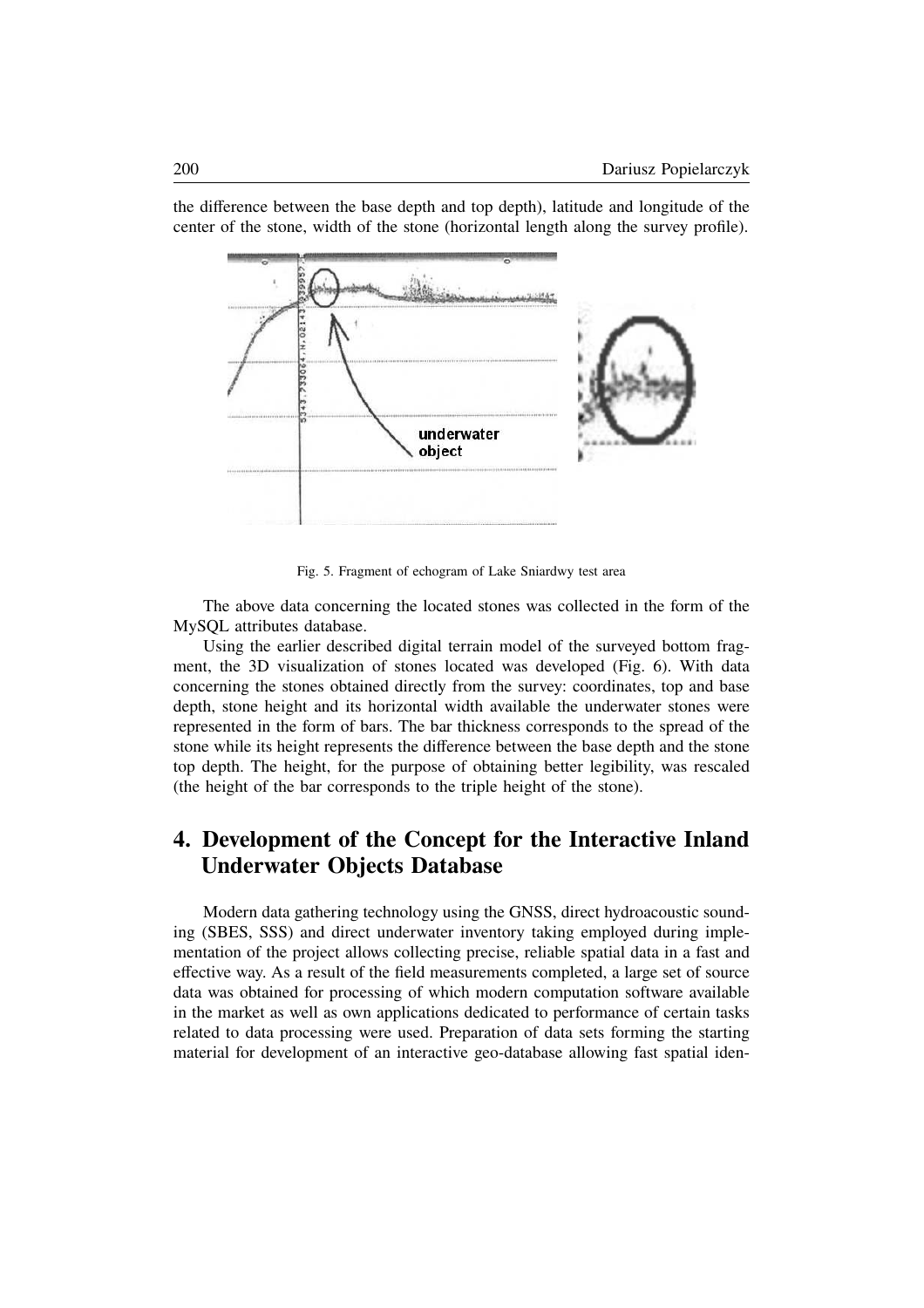

Fig. 6. Stones presented in the digital bottom model

tification of dangerous places within a given water reservoir was the final effect of data processing. Development and commissioning for use of the Interactive Inland Underwater Objects Database IIUOD) involved the necessity of solving numerous important problems, starting with defining the functional scope, determining the scope of necessary data and ending with the components of technical design of the system. Satisfying the requirements securing suitability of the solutions for a possibly wide group of users required selecting such a system architecture that would be suitable for the majority of them and that would additionally be suitable for conducting necessary updates, adding new data and expanding the potential of the system itself without disrupting the integrity of it. Designing a solution satisfying the above assumptions securing fast and easy access to the information on underwater obstacles in inland waters required an appropriate technology of access to the geo-spatial data. As a result of conducted tests it was decided to design the IIUOD in the form of a system of spatial data distribution via the Internet (Fig.7) [9].

Providing the user with the appropriate interface allowing comfortable and efficient work was one of the basic criteria in designing the universal solution for spatial data distribution on the net. The scope of skills in computer systems operation required from the IIUOD user should be limited to the minimum and be limited to the use of standard tools available in the Internet viewer (e.g. Microsoft Explorer, Mozilla Firefox, Opera, Safari, etc.). Additionally, system architecture used in designing the IIUOD should still assure the possibility of direct use of the data in the existing Spatial Information Systems (SIP), Topographic Database (TBD) and other professional spatial data collection systems. The GIS software currently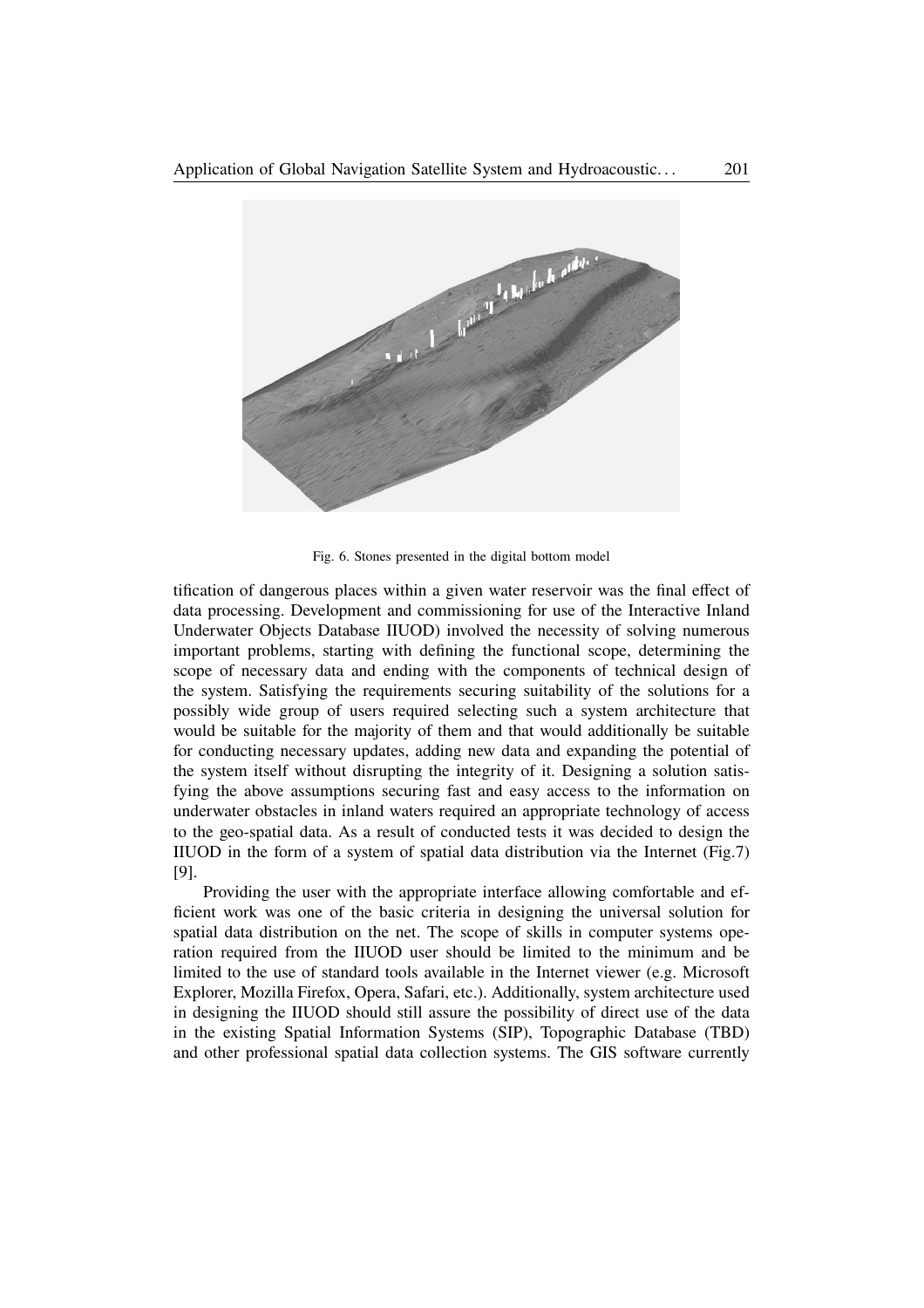

Fig. 7. Operational principles of a simple system for data distribution via the Internet

available in the market allows work using the data made available, among others, on WMS (Web Map Servers). This possibility allows direct combination of locally stored data with the remotely accessible data, which offers the possibility of direct use of the data from the IIUOD server in those systems. According to the above assumptions, Internet subject site assuring free access to the IIUOD was prepared. It allows, among others, free use of the available information on potential risks present in the indicated area (visualization of underwater obstacles) and information on the position of cardinal signs (dangerous places). Additionally, for the selected test area the current depth charts, spatial models and precise geographic coordinates of dangerous spots as well as sample sonograms, animations and photographs from direct underwater inventory taking were made available.

#### **4.1. Spatial data distribution system structure**

Rapid development of information and telecommunication technologies increased the possibilities of information and services distribution directly to the users significantly. During the recent years the number of Internet users with wideband access to the network assuring high-speed data transmission increases continually. This results in the development of the areas that require transmission of high volume data sets, including, among others, cartography and GIS systems.

Development of information technology and popularization of the Internet caused that the majority of currently used applications operate using the client-server technology. Depending on the server implementation mode, division of tasks and number of computers performing individual tasks we can identify an appropriate number of layers within a given architecture. In that case we talk about n-layered architecture. Thanks to implementation of the multilayered architecture individual tasks can be scattered within the global network reliving the application from spatial limitations.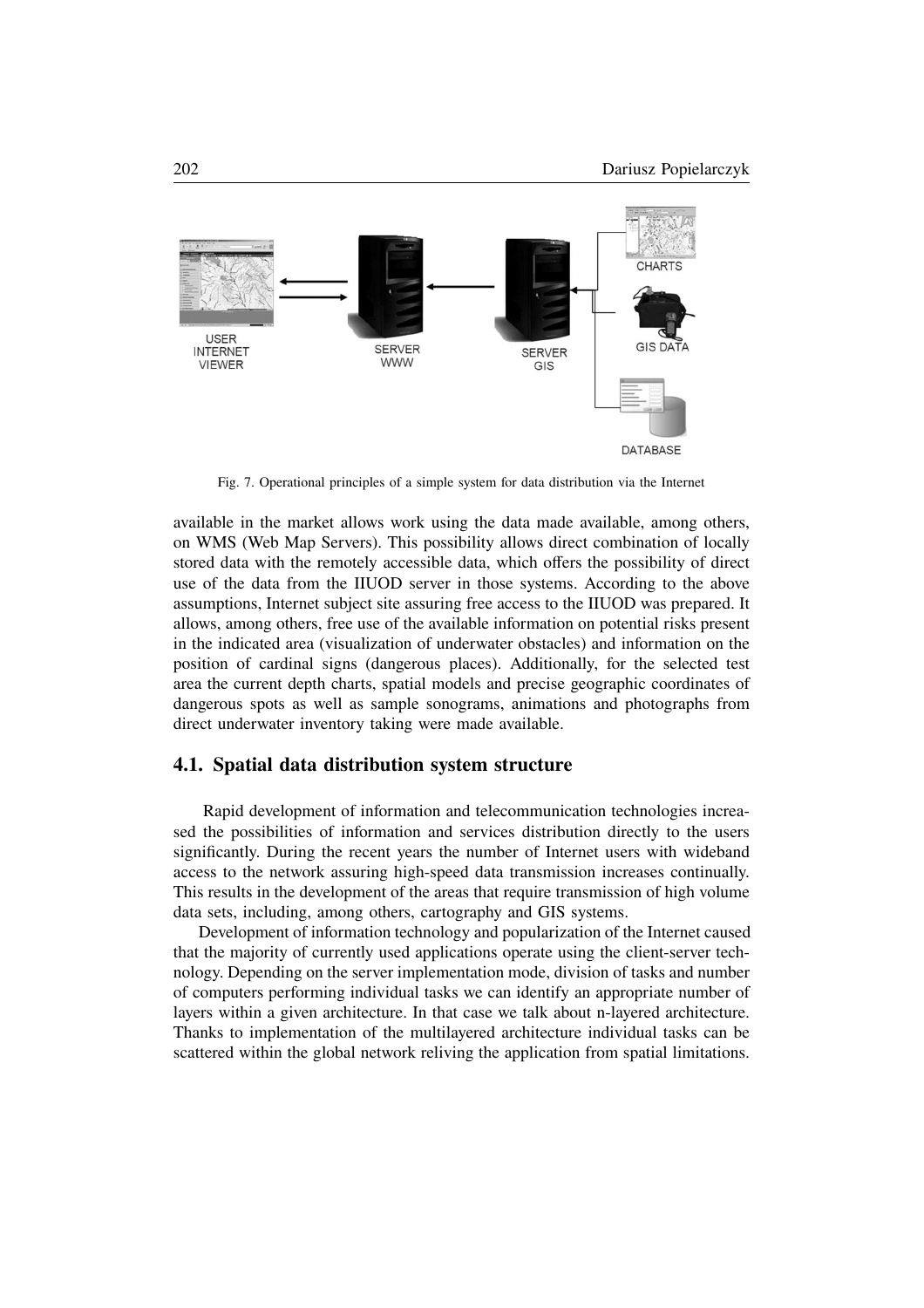There are many solutions allowing design of spatial information systems design in the network including commercial systems such as: ESRI ArcIMS, Geomedia Web Server, Map Guide, MapInfo MapExtreme and Oracle Application Server with MapViewer, as well as Open Source type software, e.g. UMN MapServer made available on the GPL license available in the market. In the software of that type technologies and solutions developed by their producers, frequently covered by patent rights and incompatible are used.

That is why maintaining mutual compatibility, that is the possibility of using the data created using the system for work in a different system, was an important element in the design of the spatial data distribution system. To achieve that the solution chosen had to be compatible with generally applied standards and specifications. The current standards and specifications that should be satisfied by GIS systems are defined by the organization called the OGC (Open Geospatial Consortium) established in 1994.

According to the OGC standards and specifications of the WMS (Web Map Server), defining the interface of spatial data server based on HTTP protocol, the system was designed on the bases of open source type tools including UMN MapServer, MySQL, PHP and Apache software. That system design assures full compatibility with the standards, compliance with system design assumptions and low cost of making the data available, ease of operation and separation of system functions into independent modules (facilitating system modernization significantly).

## **4.2. Design of the application based on the UMN MapServer software**

Choice of the appropriate software for the application server of the IIUOD depended on satisfying numerous requirements. The system selected should satisfy several basic conditions, including, among others:

- assure user access to the map and data via the Internet,
- minimize hardware requirements on the side of the user by processing the data on the server side (client application presents the processing results only),
- possess the possibility of using both vector format (ESRI ShapeFile) and raster format (JPG,TIFF/GeoTIFF, PNG, GRID) data in any representation system,
- assure simultaneous access of numerous users,
- allow compatibility with popular database management systems including, e.g. MySQL, PostgreSQL, Oracle, etc.,
- limit the purchase costs of licenses and computer hardware necessary for its operation,
- be compatible with other software for distribution of spatial data.

As a result of conducted analyses UMN MapServer software was selected as satisfying the project requirements. Building an application using the UMN MapServer software as the server requires application of several basic components including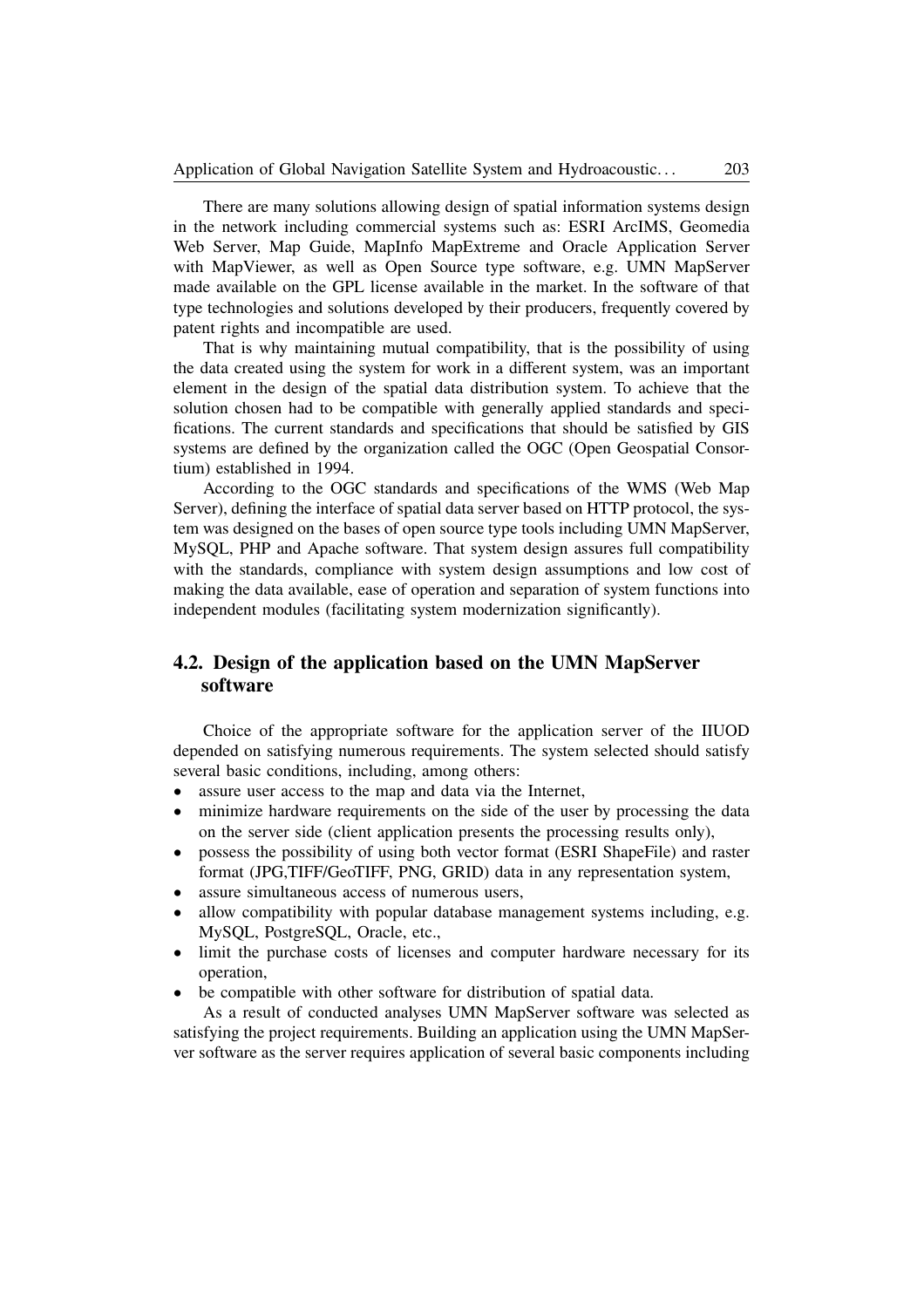the: Map File, Geographic data, MapServer CGI, HTTP server, Template file, Start page, HTML page.

Source mapping data, processes bathymetric data (SBES, SSS), vector and raster depth charts, data from the direct underwater inventory taking and other materials developed as a result of the bathymetric and land survey described in previous points were used for starting up the Interactive Inland Underwater Objects Database for safety inland navigation. Those include both vector format data in the form of ESRI Shapefile files, raster bases in the GeoTIFF format, spatial models and data drawn from the prepared underwater obstacles database in the MySQL format. All the layers were transformed to the uniform system of coordinates – WGS84.

The vector layers contain information on the coastline of selected lakes, depth contour lines, detailed location of cardinal signs and buoys. The raster bases are the selected fragments of topographic maps and the orthophotomap developed on the basis of aerial photographs as well as reservoir bottom elevation models.

#### **4.3. Start-up of the UMN MapServer application**

For the purpose of the research project the Internet server situated at the premises of the Chair of Satellite Geodesy and Navigation (University of Warmia and Mazury in Olsztyn) with the fast Internet link made available by the University was established. MS4W applications package was used for installation and operation of the UMN MapServer on the MS Windows platform. That package contains all the components necessary for appropriate operation of MapServer facilitating fast establishment of a stabile and reliable platform for making maps available on the Intranet/Internet networks by the user. An important characteristic of the package is its current update to the latest version of the program components including the latest versions of the Apache server, PHP script language and UMN MapServer.

In answer to the demands formulated by the client, the IIUOD server makes spatial data available in the form of graphic image (raster map in JPG format, in the defined system of coordinates with the size defined). The user obtains the possibility of interfering with the looks of the map by selecting the subject layers, zooming, moving, searching for data and by using other operations on the map.

In the started system based on the UMN MapServer, individual functions of applications are performed by 2 separate modules that can operate independent of one another, which are: Maps server module and user interface module based on the Internet WWW site.

The server module is responsible for storage of source data and for making it available to the user interface server. The operational principle is based on transmitting the appropriately formatted request from the user interface containing the detailed information on the map scale, map area selected and layers to the maps server and on those bases the resulting map is generated by the server. The configuration data necessary for performance of the task such as the location of source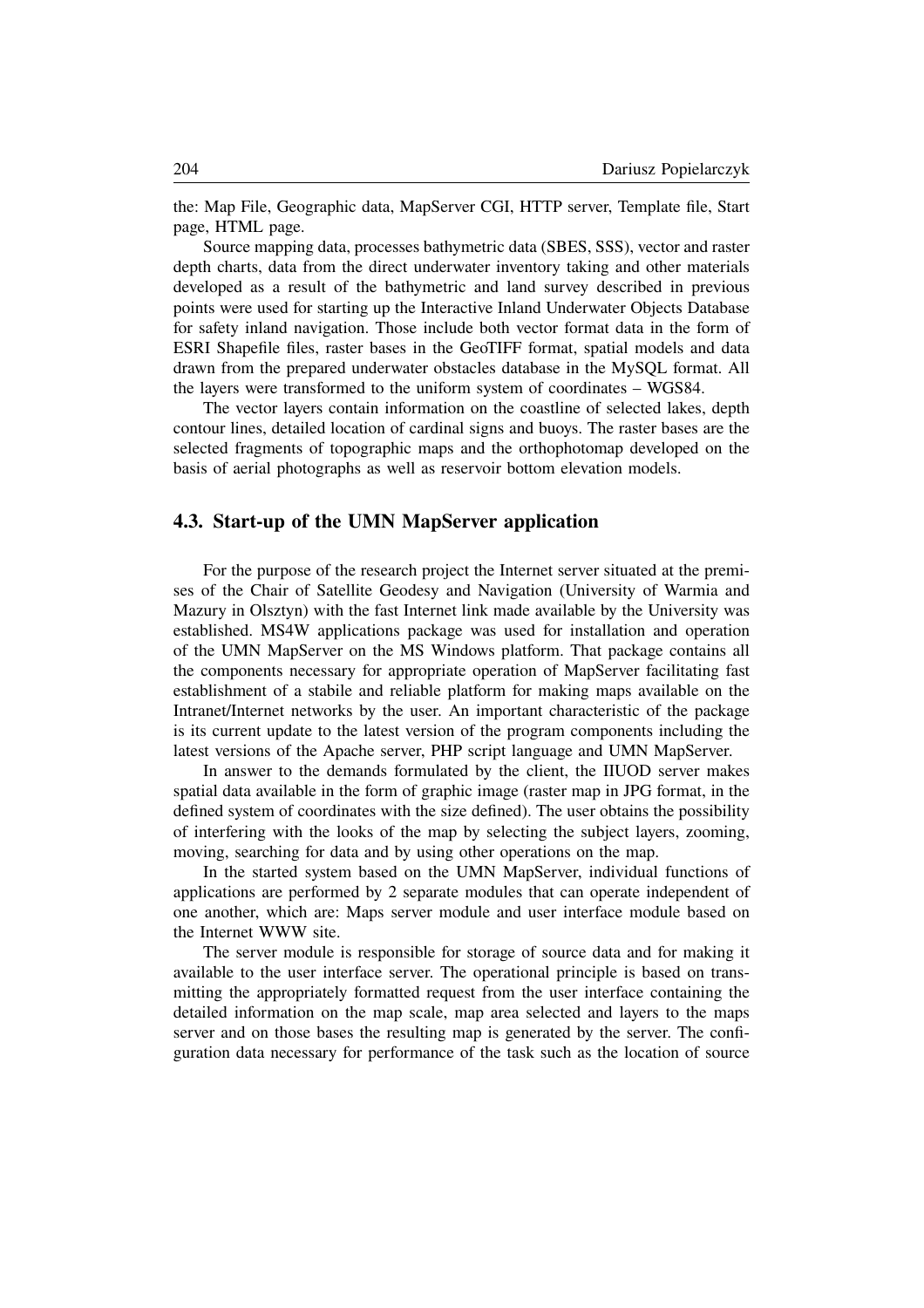data, parameters of presentation of individual layers, looks of the legend and map scale is stored in the Map File type file.

Processing of client requests is done by one of the MapServer modules – PHP Mapscript. In case of each request sent by the user interface, on the basis of the Map File file, a MapObj class object is generated and next, using the methods of that class the resulting area of the map is set, individual layers are switched on or off and other types of changes in the looks of the resulting map are made depending on the content of the client request.

#### **4.4. User Interface Module**

The user interface was made on the basis of the WWW page. The pages are made available on the net using the WWW server – Apache available in the package. Thanks to this solution the application is independent of the operational system used by the user and the hardware configuration of the user's computer. The graphic interface was designed in a way offering the division of the screen into 3 independent sections. To the left the menu with selection of available map options is displayed, the central part is the working space containing the map generated by the server, to the right the tools that serve manipulation with the map area was positioned.

The user interface was based in the PHP script language functions by which the HTML code is generated in the WWW server and JavaScript allowing presentation of the page in the Internet viewer (Fig. 8). The design of the page uses the Cascade Style Sheets (CSS), which simplifies modification and possible later changes significantly. JavaScript language was used for performance of advanced operations in the template.



Fig. 8. Interactive Inland Underwater Objects Database server implementation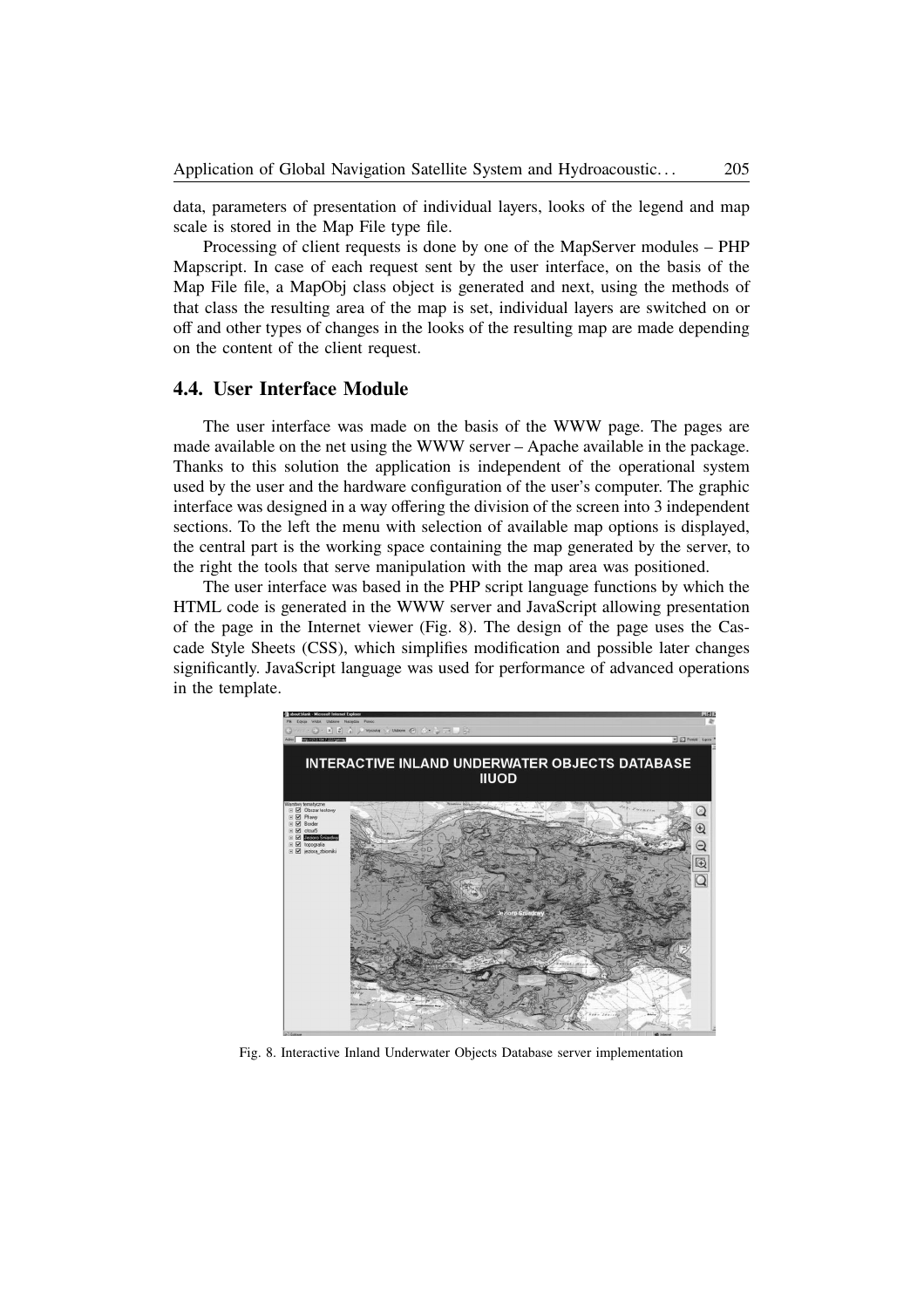## **5. Conclusion**

The paper presents the application of Global Satellite Navigation System (GNSS) and hydroacoustic techniques to develop the experimental Interactive Inland Underwater Objects Database (IIUOD) for safe inland water navigation.

Based on the existing materials and own experience and knowledge the pilot objects were defined and field studies using the Integrated Bathymetric System were planned. Specialist bathymetric unit was adjusted for performance of field survey. DGPS/RTK local reference station and transmission links radio modems and GSM/GPRS terminals were established. Numerous field experimental works were conducted, specialist equipment was designed and produced (underwater casing for the GPS receiver), several stages of hydroacoustic sounding were conducted and direct underwater inventory was taken. The integrated bathymetric measurements were carried out on the main test object of the project, a fragment of Lake Sniardwy with a large number of dangerous stones. The data from hydroacoustic sounding was processed, digital depth chart was produced and the Digital Model of the Bottom and 3D visualizations using the OpenGL library were prepared. Additionally, the design of the Internet website for the Interactive Inland Underwater Objects Database was developed and the test version of the Internet service was started up. Analysis of accuracy of the Digital Model of the Bottom generated on the basis of sounding with different level of detail in raw data collection was also conducted.

The technology developed for collection of underwater spatial geodata using the GPS technology (underwater GIS) deserves particular attention. Using the estimated coordinates of the objects read from sonograms and echograms it is possible to plan the route of underwater inventory taking and next implement it precisely navigating under the water using a GPS receiver. Direct underwater inventory was taken on the test objects. The conducted survey experiments confirm effectiveness of the technology in case of locating of underwater obstacles, wrecks, rocks and other objects. The technology can also be used for studying the presence of surface objects such as stone reefs, areas covered with vegetation, etc. under water.

Development of the first in Poland technology for creating the IIUOD based on the dynamic DGPS/EGNOS/GPRS measurements and direct hydroacoustic sounding is the final effect of the experimental project [9]. The project was implemented on the selected test water area – a fragment of Lake Sniardwy, and the prototype IIUOD database was established for scientific research purposes.

The IIUOD can be made available through the Internet services of tourist information centers. This would allow free access to reliable information on potential risks present within the area of the planned trip (visualization of underwater obstacles). The test IIUOD contains the current depth charts, plans of navigation routes, drawings with locations of cardinal signs (dangerous spots), spatial models and precise geographic coordinates of dangerous spots, sample sonograms, animations, photographs from the direct underwater inventory taking and other information sup